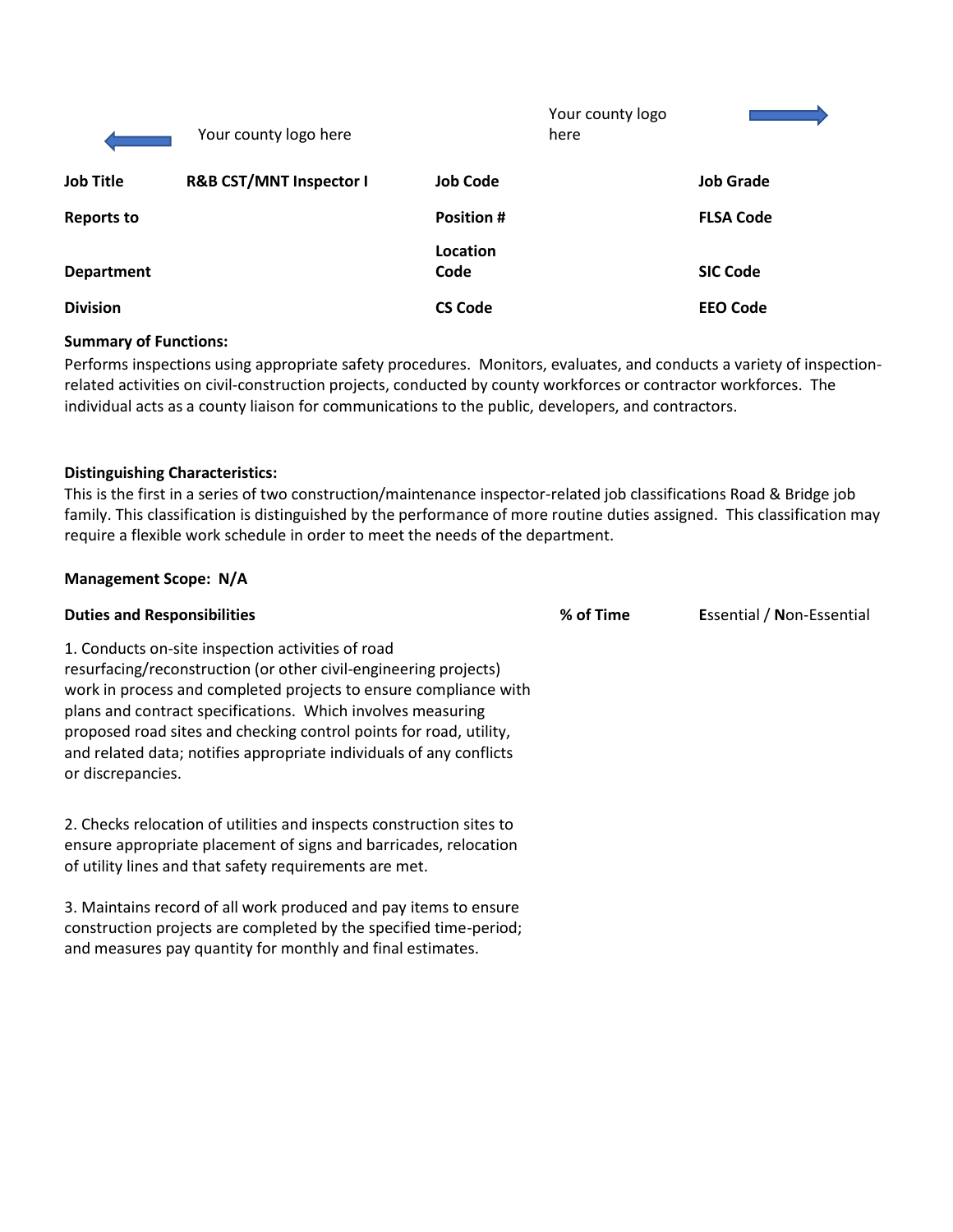4. Oversees the grading, paving, curbing, storm drain installation and erosion control within County maintained roads, as well as the installation, decommissioning, and inspection of on-site sewage facilities on private property, by performing onsite inspection and plan compliance reviews through regular communication with contractors, developers, engineers, land owners and other general members of the public.

5. Conducts routine monitoring, inspections, investigations, sampling, surveying and proactive patrolling of unincorporated communities to promote public health, safety and erosion control by identifying any and all issues related to threats to public health and safety via failing or potentially failing on-site septic facilities; unpermitted or disallowed grading and drainage activity; and nuisances including trash, waste, debris, unattended brush, weed, and foliage and hazards for compliance with local, state and federal laws.

6. Provides technical interpretation and explanation of information and policies and procedures to the public, County staff and officials, developers, designers, architects, engineers, contractors, and representatives of outside agencies.

7. Keeps abreast of the County permit requirements, performs inspections and coordinates with contractor, developers, engineers, public and/or other agencies to ensure compliance.

8. Maintains applicable database, records and files, including gathers field data for a variety of engineering uses in planning; records of all inspections and ensures construction is in compliance with current county codes, and ordinances; and all required work order document; and prepares specifications for each project, prepares technical and administrative project reports.

9. Commits self to providing excellent customer service and demonstrate commitment through cooperative team and individual effort, including providing coverage, if assigned, during temporary absences by performing delegated duties sufficient to maintain continuity of normal operations.

10. Performs other job-related duties as assigned.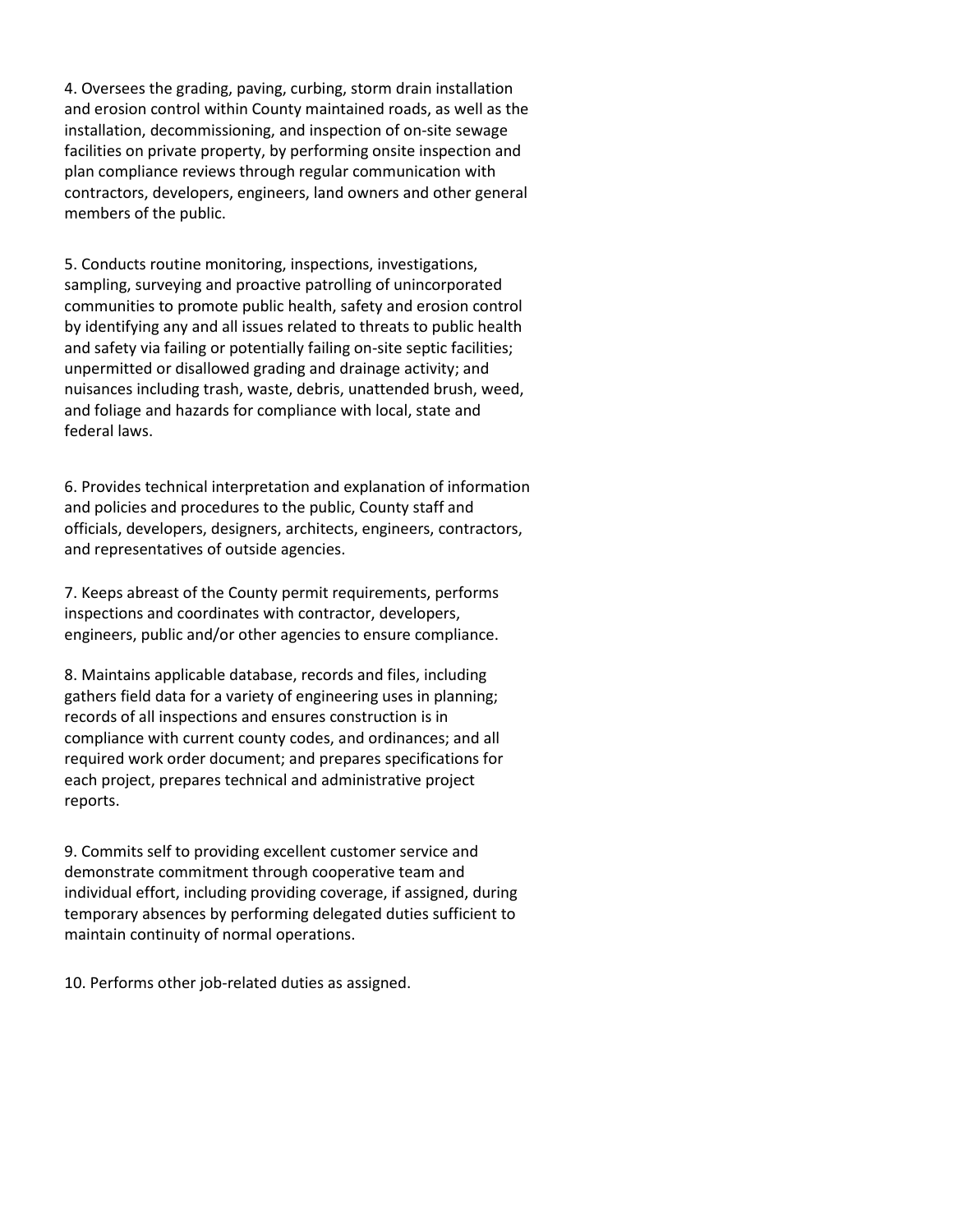## **Minimum Qualifications**

# Education, Experience and Training:

Associate degree in a related Engineering discipline **AND** two (2) years of related increasingly responsible inspection work experience;

#### **OR,**

Any combination of education and experience that has been achieved and is equivalent to the stated education and experience and required knowledge, skills, and abilities sufficient to successfully perform the duties and responsibilities of this job.

## Licenses, Registrations, Certifications, or Special Requirements:

## Valid Texas Driver's License

# Preferred:

Certified Erosion, Sediment and Storm Water Inspector (CESSWI); **OR** Certified Inspector of Sediment and Erosion Control (CISEC); **OR** Certified Professional in Erosion and Sediment Control (CPESC). Certified Flood Plan Manager (CFM).

# **Knowledge, Skills & Abilities:**

### **Knowledge of:**

\* Methods and procedures used in inspecting.

\*Federal, State and Local applicable laws, regulatory codes, rules, permits, licenses, practices, standards, policies, and procedures.

- \* Principles, methods, practices, and techniques of engineering.
- \* Mathematical and statistical methods as used in engineering and planning.
- \* Engineering maps and records.
- \* TxDOT construction regulations, safety codes and Texas Manual on Uniform Traffic Control Devices.
- \* Materials sampling and test procedures used in roadway reconstruction or new construction.
- \* Principles and practices related to public works projects and or contract plans, specifications, and estimates.
- \* Methods, practices, and techniques of inspections, compliance, and enforcement.
- \* Computer equipment to include word processing, presentations, spreadsheets, databases, maps, records, graphics, project scheduling and management, and other related engineering applications.

\* Business letter writing, grammar and punctuation, and report preparation.

# **Skill in:**

\* Interpreting written documents, including construction plans, engineered blue prints, specifications, and contract provisions.

- \* Interpreting laboratory test data.
- \* Analyzing data, technical engineering data and reports.
- \* Applying principles and practices as used in engineering.
- \* Adapting approved engineering methods and standards a variety of engineering projects.
- \* Using and caring for equipment, tools, and testing materials.

\* Operate personal computer using standard office operating software and general office equipment and various software applications.

- \* Prepare and maintain records, maintain filing systems, compile, and organize information.
- \* Explaining complicated technical problems in simple non-technical language.
- \* Problem-solving and technical decision-making for developing effective solutions.
- \* Both verbal and written communication.